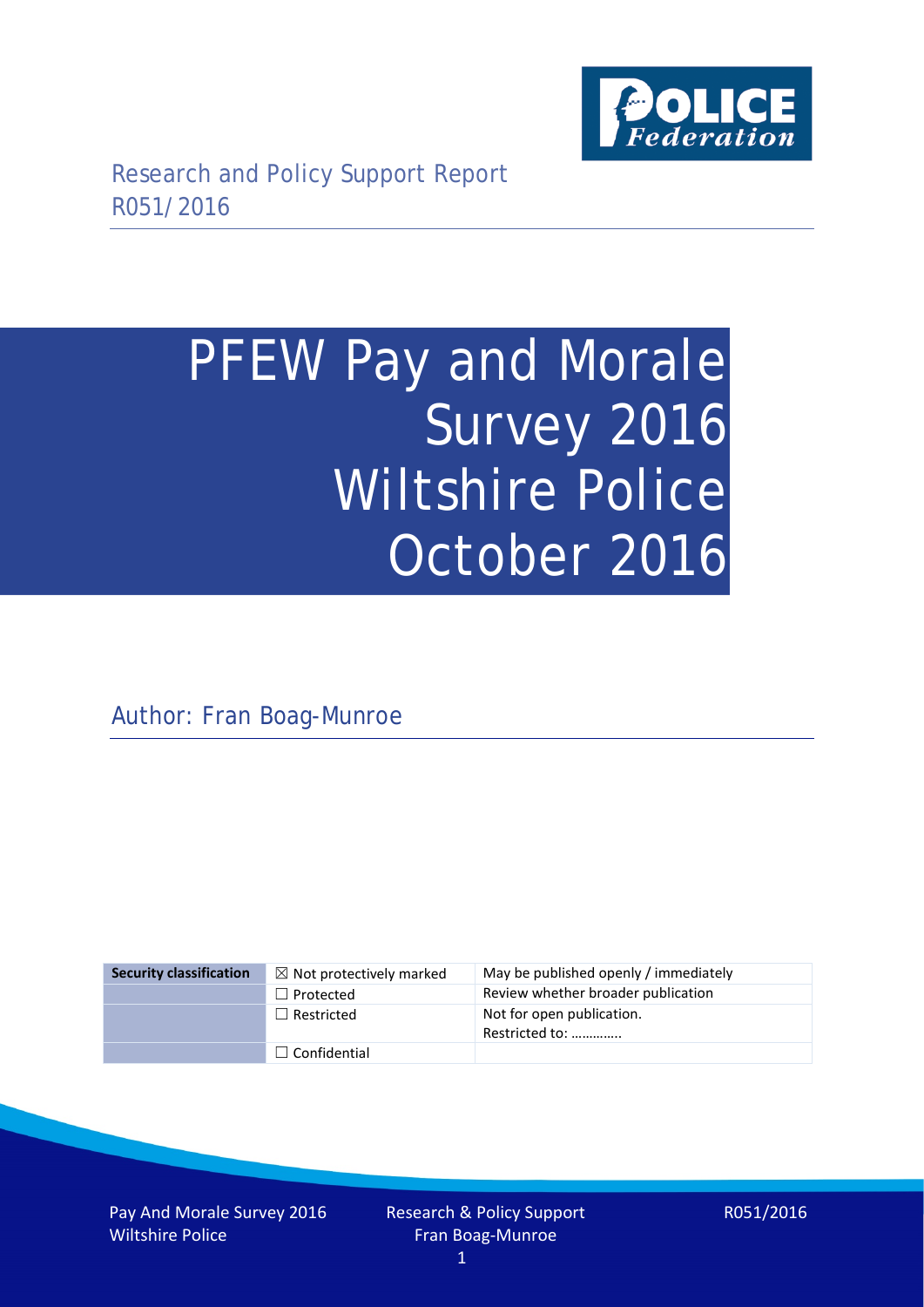# **INTRODUCTION**

This note provides a summary of responses to the PFEW Pay and Morale Survey received from respondents from Wiltshire Police in 2016.

Where appropriate, details of average responses for the police service as a whole are also presented, as well as a ranking of Wiltshire Police compared to other forces. Where rankings are provided, a ranking of 1 represents the force with the highest percentage of respondents expressing a particular attitude or intention, and a ranking of 42 represents the force with the lowest percentage of respondents expressing a particular attitude or intention<sup>[1](#page-1-0)</sup>. One force was excluded from this ranking because the sample size was considered too low to be representative of the force as a whole (<200 responses). Please be aware that the actual differences between individual rank positions may be quite small and, if used, should be interpreted cautiously.

Graphical summaries are also presented which compare the proportion of respondents expressing a particular attitude or intention in each force to the average for the service as a whole. These graphical summaries indicate either 1) that a force has the same proportion of respondents expressing a particular attitude as the national average or lower; 2) that the force has a higher proportion of respondents expressing a particular attitude than the national average; or 3) that the proportion of respondents expressing a particular attitude in a force is 10% or more higher than the national average.

# **RESPONSE RATE AND RESPONDENTS**

334 responses were received from Wiltshire Police, representing a response rate of around 33% (based on March 2016 Home Office figures of officer headcount). The national response rate for the 2016 survey was 35%. Last year's response rate for Wiltshire Police was 48%. Please bear this in mind when making comparisons with last year's findings.

Overall 2% of respondents to the survey declined to state which force they belonged to. The responses from these officers have been included within the national data but are excluded from force-level analysis.

68.7% of responses from Wiltshire Police were received from male officers and 31.3% of responses were from female officers. 73.9% of respondents were Constables, 17.9% were Sergeants and 8.2% were Inspectors or Chief Inspectors.

<span id="page-1-0"></span> $1$  Rankings have been determined at two decimal places.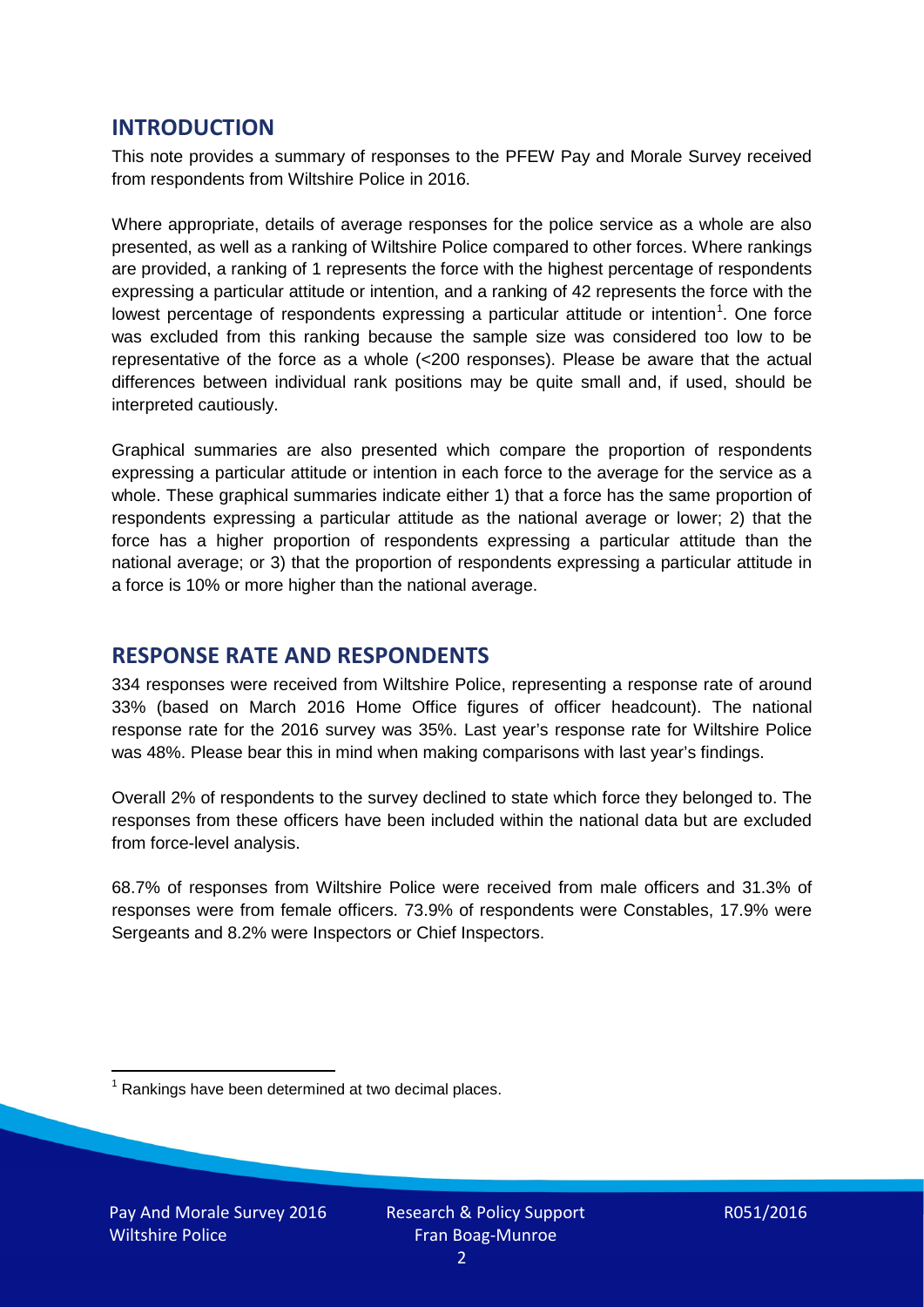# **MORALE**

45.8% of respondents from Wiltshire Police told us that their morale is currently low.

Nationally, the proportion of respondents reporting low personal morale ranges from 72.0% at the top ranking force to 41.9% at the bottom ranking force. In terms of the proportion of respondents with low morale, Wiltshire Police ranks 36 out of 42, meaning that, compared to Wiltshire Police, there are 6 forces with a smaller proportion of respondents reporting low morale.

75.7% of respondents from Wiltshire Police felt that morale within the force is currently low.

Across England and Wales as a whole, the proportion of respondents reporting low force morale ranges from 98.8% at the top ranking force to 74.1% at the bottom ranking force. In terms of the proportion of respondents reporting low force morale, Wiltshire Police ranks 41 out of 42 forces, meaning that there is 1 force with a smaller proportion of respondents who feel that morale within their force is low.

Comparison of 2016 and 2015 figures for morale in Wiltshire Police are provided in the table below.

|                     | 2016  | 2015  |
|---------------------|-------|-------|
| Low personal morale | 45.8% | 56.2% |
| Low force morale    | 75.7% | 87.8% |

The proportion of respondents in the police service as a whole who said that their morale is low was 55.9%; this compares to 70.1% of respondents to the PFEW Pay and Morale survey in 2016; the proportion of respondents reporting low morale in 2016 was significant smaller than in [2](#page-2-0)015 $^2$ .

The proportion of respondents in the service as a whole who said that morale in their force was low was 89.5%; in 2015, this proportion was 94.6%. Again the difference between 2016 and 2015 was statistically significant<sup>[3](#page-2-1)</sup>.

<span id="page-2-0"></span> $2$ <sup>2</sup> Z= 40.1, p < 0.001

<span id="page-2-1"></span> $3$  Z=25.2, p < 0.001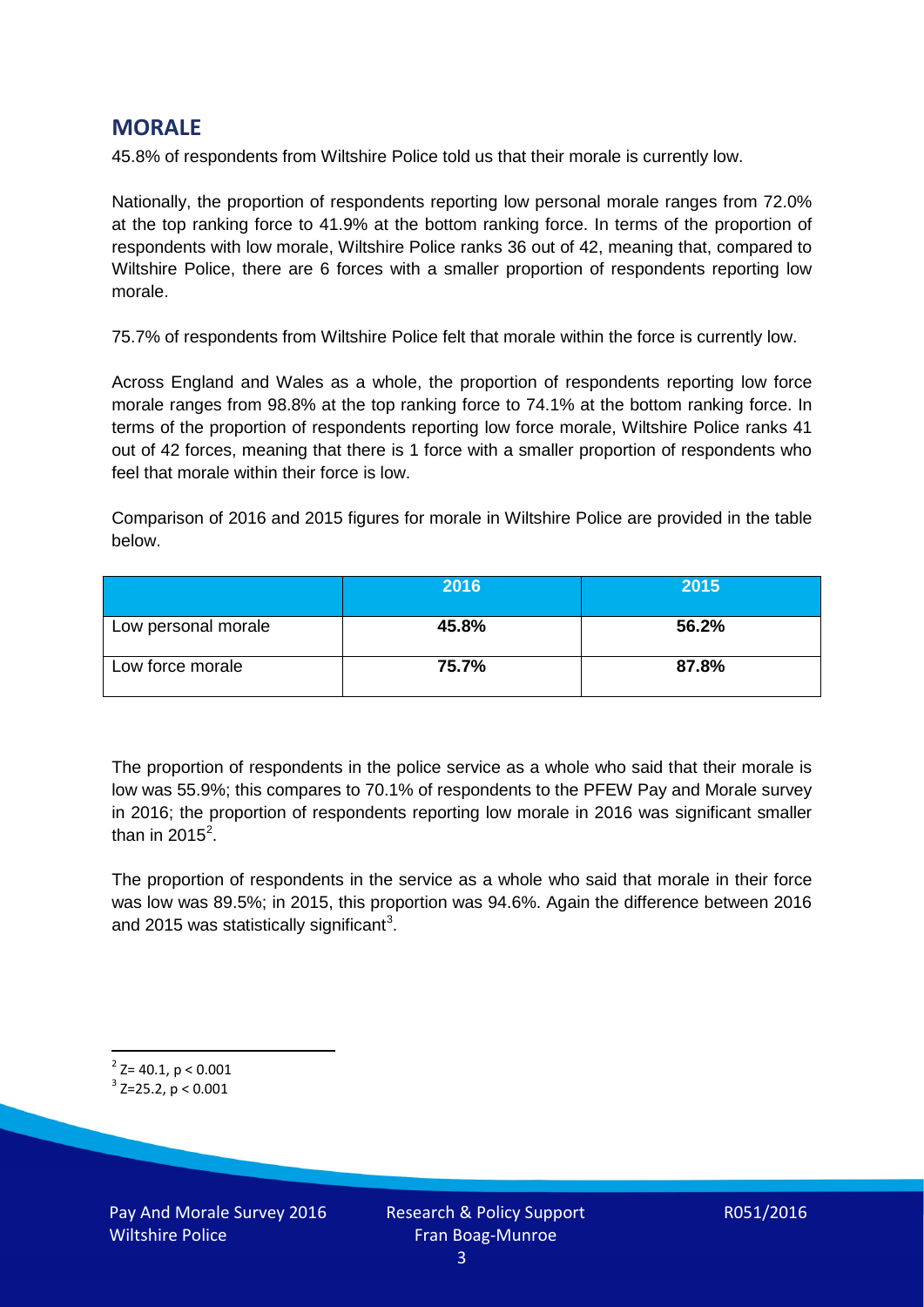*Proportion of respondents reporting low personal morale compared to national average in 2016*



## *REASONS FOR LOW MORALE*

The survey asked respondents about the factors that had a positive or negative effect on their morale, the table below shows the proportion of respondents in Wiltshire Police who said a particular factor has had a negative effect upon their morale compared to the national average.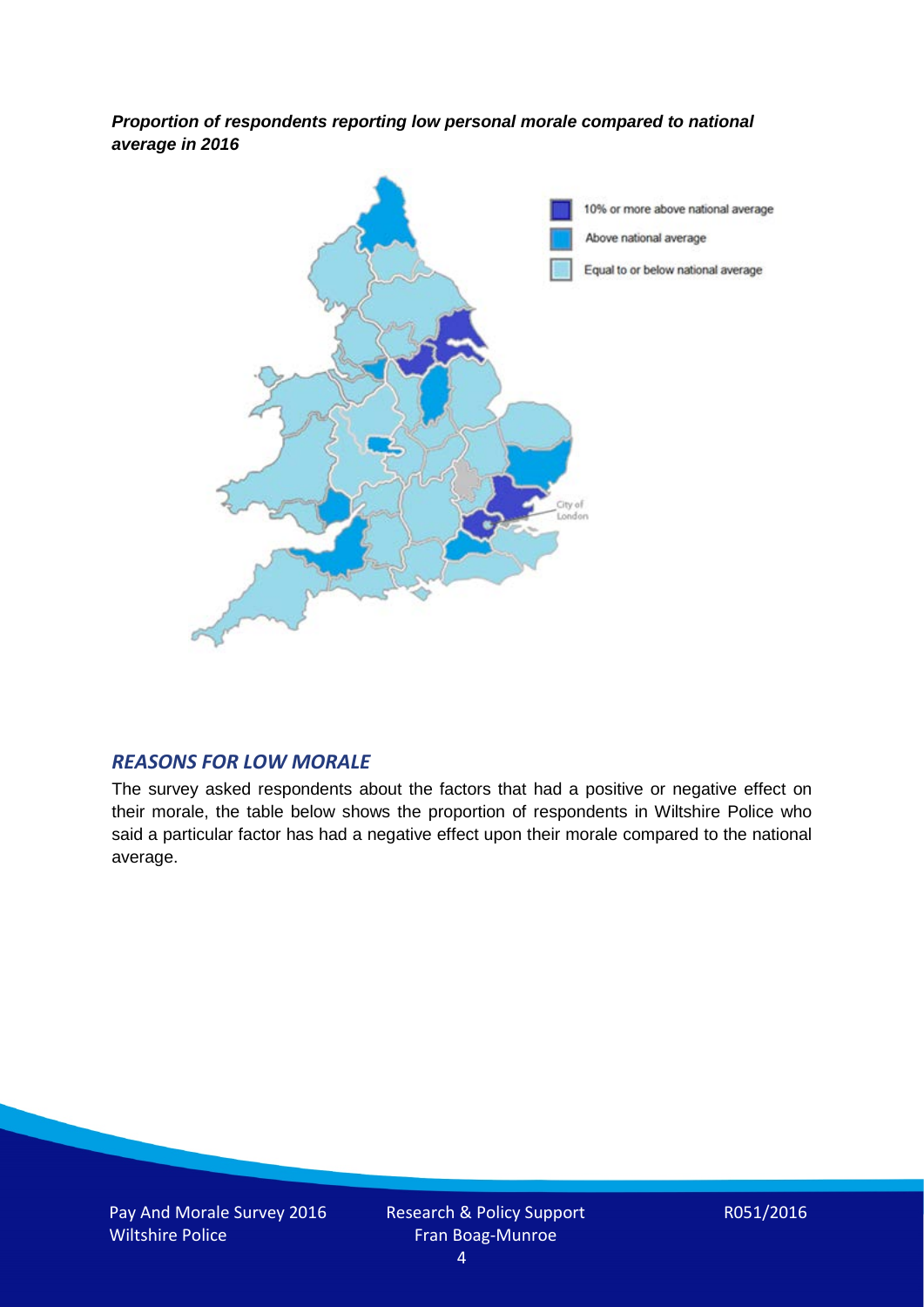| <b>Factor</b>                                  | <b>Negative effect on morale</b><br>(Wiltshire Police) | <b>Negative effect on morale</b><br><b>(England and Wales)</b> |
|------------------------------------------------|--------------------------------------------------------|----------------------------------------------------------------|
| Pay and benefits (including<br>pension)        | 60.3%                                                  | 70.9%                                                          |
| Day-to-day job role                            | 31.0%                                                  | 39.9%                                                          |
| Workload and responsibilities                  | 46.4%                                                  | 52.4%                                                          |
| Work-life balance                              | 57.0%                                                  | 58.2%                                                          |
| Opportunities for<br>development and promotion | 34.4%                                                  | 49.9%                                                          |
| Health and wellbeing                           | 52.3%                                                  | 54.3%                                                          |
| How the police as a whole<br>are treated       | 85.0%                                                  | 84.2%                                                          |
| Treatment by senior<br>managers                | 33.4%                                                  | 42.1%                                                          |

# **ATTITUDES TOWARDS THE POLICE**

60.7% of respondents from Wiltshire Police said that they would not recommend joining the police to others.

Nationally, the proportion of respondents who said that they would not recommend joining the police to others ranges from 78.6% in the top ranking force to 55.4% in the bottom ranking force. Compared to the other forces in England and Wales, Wiltshire Police ranks 37 out of 42; there are therefore 5 forces with a smaller proportion of respondents who say that they would not recommend joining the police to others.

55.3% of respondents from Wiltshire Police said that they did not feel valued within the police.

The proportion of respondents who did not feel valued ranges from 79.2% in the top ranking force to 53.1% in the bottom ranking force. In terms of the proportion of respondents who did not feel valued within the police, Wiltshire Police ranks 40 out of 42; there are 2 forces with a smaller proportion of respondents who did not feel valued.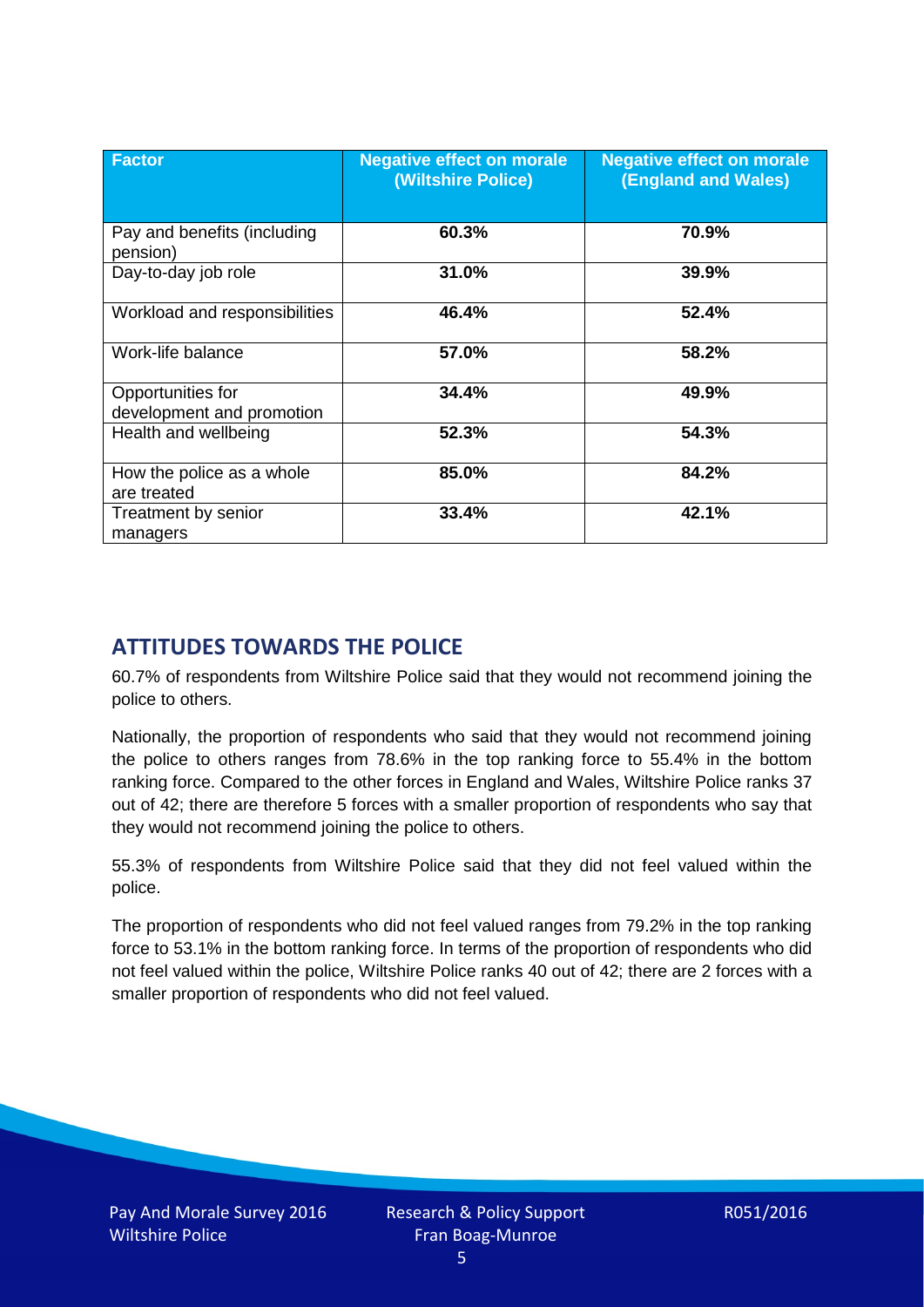|                                                           | 2016  | 2015  |
|-----------------------------------------------------------|-------|-------|
| would<br>not<br>recommend joining<br>the police to others | 60.7% | 67.3% |
| I do not feel valued<br>in the police                     | 55.3% | 66.1% |

For the service as a whole, the proportion of respondents in 2016 who said that they would not recommend joining the police to others was 69.9%. In 2015, 76.3% of respondents said that they would not recommend joining the police. The difference between 2016 and 2015 is statistically significant<sup>[4](#page-5-0)</sup>.

Across the police service as a whole, 67.3% of respondents said that they did not feel valued; compared to 74.7% of respondents in last year's survey. A significantly smaller proportion of respondents did not feel valued this year compared to 201[5](#page-5-1)<sup>5</sup>.

#### *Proportion of respondents who would not recommend the police to others compared to national average in 2016*



<span id="page-5-1"></span><span id="page-5-0"></span> $4$  Z = 19.6, p < 0.001  $5$  Z = 22.1, p < 0.001

Pay And Morale Survey 2016 Wiltshire Police

Research & Policy Support Fran Boag-Munroe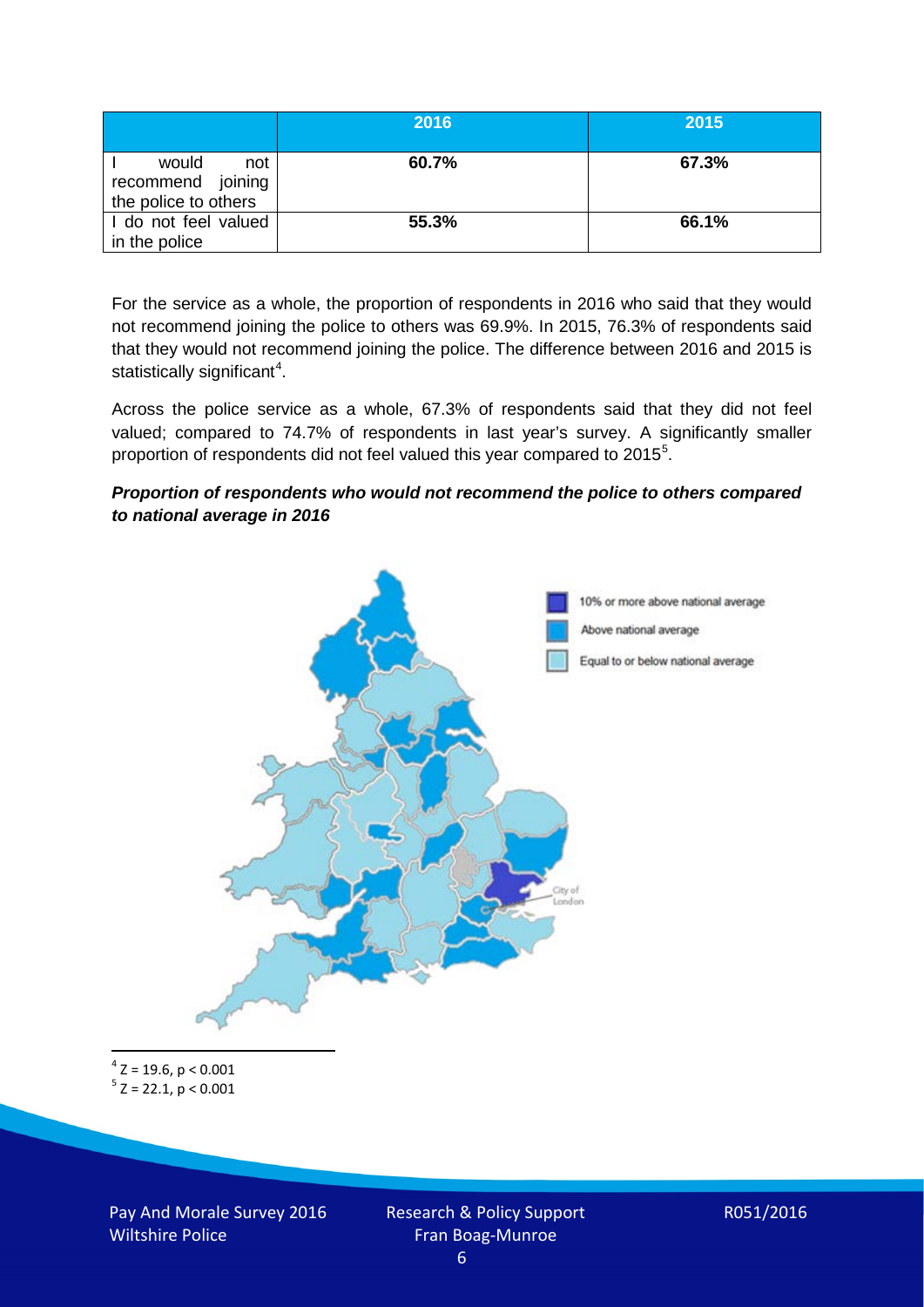# **INTENTION TO LEAVE**

11.5% of respondents from Wiltshire Police told us that they intend to leave the police service within two years. A further 14.6% of respondents said that they currently do not know what their intentions are with regards to staying in or leaving the police.

The proportion of respondents who planned to leave the police ranged from 21.5% at the top ranking force to 4.5% at the bottom ranking force. In terms of the proportion of respondents intending to leave, Wiltshire Police ranks 13 out of 42 forces, meaning that there are 29 forces with a smaller proportion of respondents intending to leave within two years.

Comparison of 2016 and 2015 figures for intention to leave in Wiltshire Police are provided in the table below.

|                                                | 2016  | 2015  |
|------------------------------------------------|-------|-------|
| Intend to leave the police<br>within two years | 11.5% | 10.4% |

For the service as a whole, 11.8% of respondents planned to leave the police service within two years; in 2015, 15.6% of respondents said that they intended to leave within two years. A significantly smaller proportion of respondents intended to leave the police service in 2015 compared to 201[6](#page-6-0)<sup>6</sup>.

<span id="page-6-0"></span> $6$  Z = 15.2, p < 0.001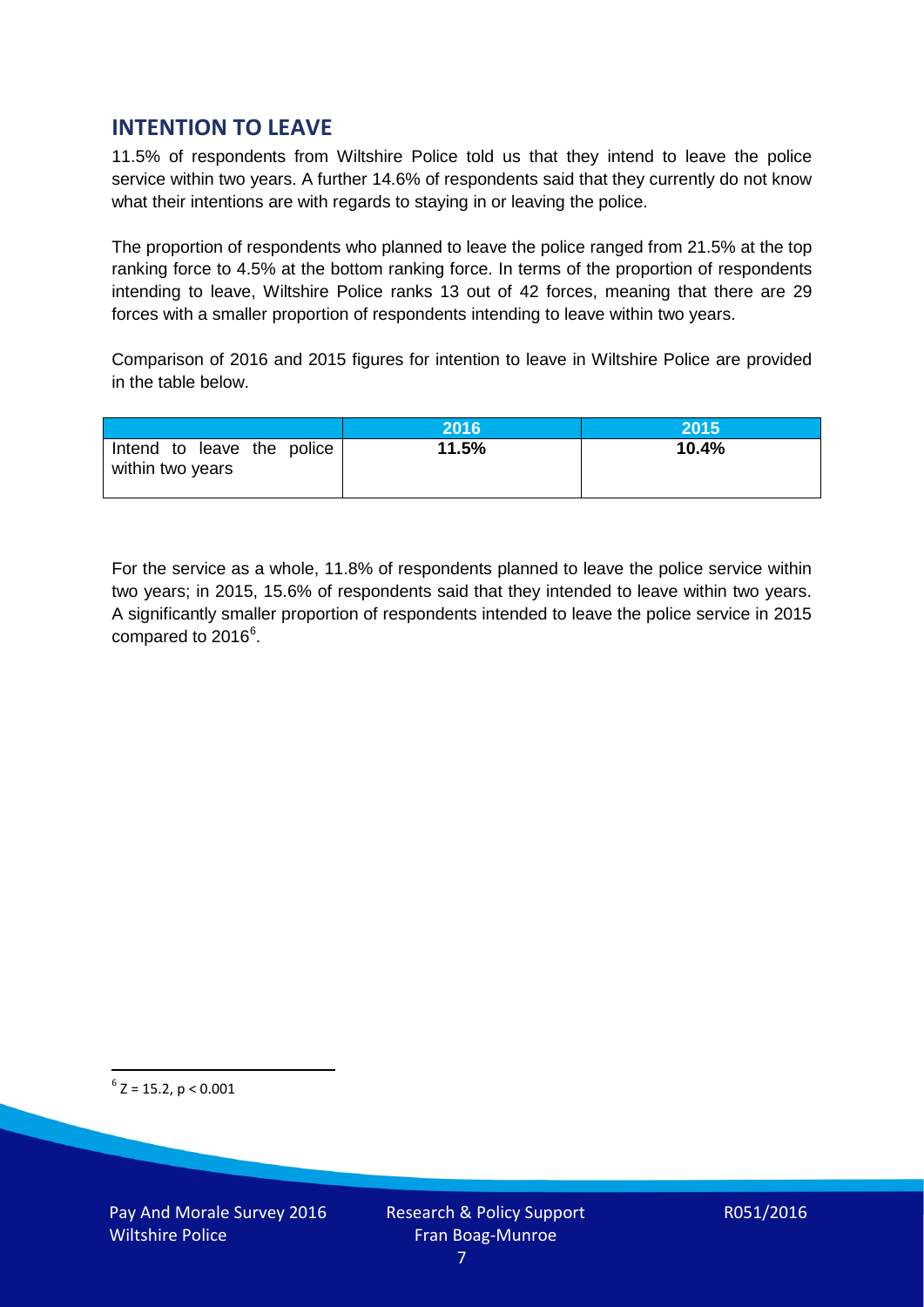*Proportion of respondents intending to leave the police within two years compared to national average in 2016*



## *REASONS FOR INTENDING TO LEAVE THE POLICE SERVICE*

Respondents who had said they intended to leave were asked to indicate the reasons behind this intention. The table below shows the proportion of respondents in Wiltshire Police who said that a particular factor has had a major effect on their intention to leave, compared to the national average.

Please be aware that respondents were able to choose more than one option therefore the figures provide below will not add up to 100%.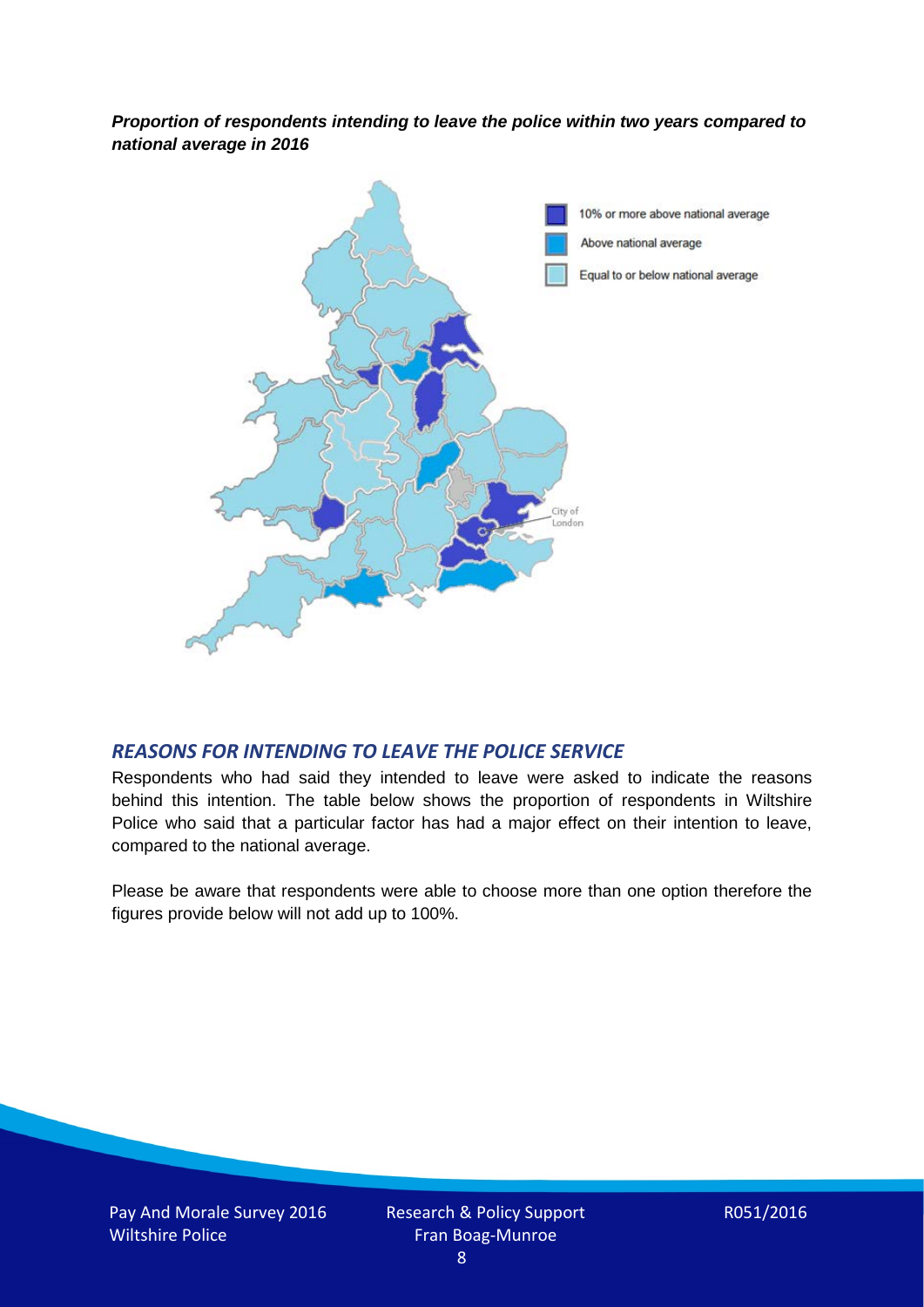| <b>Factor</b>                                          | <b>Major effect on intention to</b><br><b>leave (Wiltshire Police)</b> | <b>Major effect on intention to</b><br><b>leave (England and Wales)</b> |
|--------------------------------------------------------|------------------------------------------------------------------------|-------------------------------------------------------------------------|
| The impact of your job on<br>your family/personal life | 69.4%                                                                  | 57.2%                                                                   |
| Your morale                                            | 69.4%                                                                  | 81.7%                                                                   |
| Your opportunities for<br>development and promotion    | 34.3%                                                                  | 49.1%                                                                   |
| Your pay and benefits                                  | 55.6%                                                                  | 67.6%                                                                   |
| Better job opportunities<br>outside of the Police      | 38.9%                                                                  | 59.2%                                                                   |
| The impact of the job on your<br>health and wellbeing  | 61.1%                                                                  | 69.4%                                                                   |
| Dissatisfaction with your day-<br>to-day job role      | 41.7%                                                                  | 43.6%                                                                   |
| Your workload and<br>responsibilities                  | 25.0%                                                                  | 41.8%                                                                   |
| How the police was a whole<br>are treated              | 52.8%                                                                  | 77.6%                                                                   |
| Your treatment by senior<br>managers                   | 22.9%                                                                  | 43.7%                                                                   |

# **PAY AND BENEFITS**

72.6% of respondents from Wiltshire Police told us that they do not feel that they are paid fairly for the responsibilities they have within their job.

Across England and Wales, the proportion of respondents who feel that they are not paid fairly for their responsibilities ranges from 80.8% at the top ranking force to 63.0% at the bottom ranking force. Wiltshire Police ranks 22 out of 42 forces; there are 20 forces with a smaller proportion of respondents who say that they are not fairly paid for the responsibilities within their job.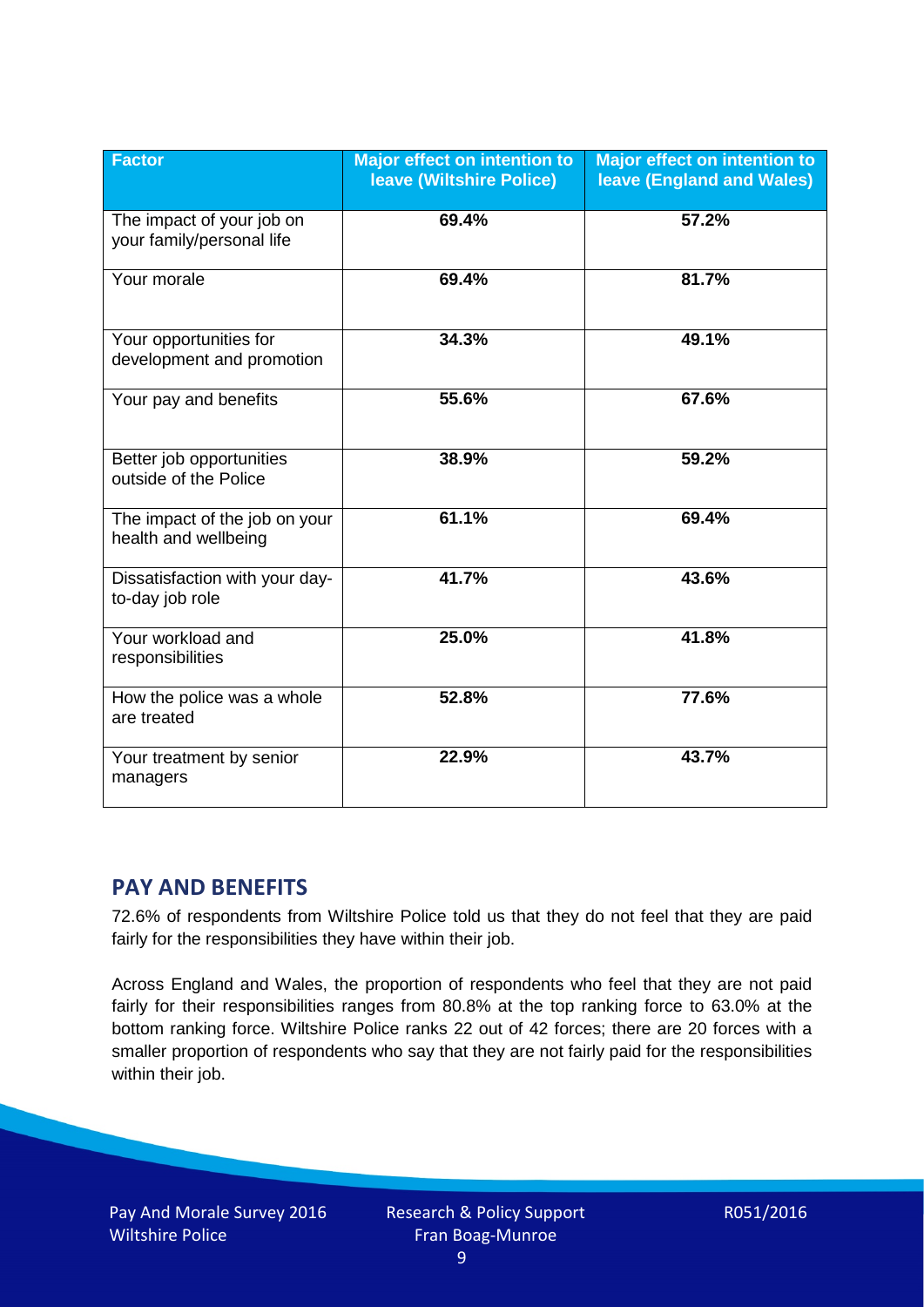57.9% of respondents from Wiltshire Police said that they are dissatisfied with their overall remuneration (including basic pay and allowances) and 59.2% said that they are dissatisfied with their pensions.

Nationally, The proportion of respondents who are dissatisfied with their overall remuneration ranges from 74.2% at the top ranking force to 50.9% at the bottom ranking force. In terms of respondents reporting dissatisfaction with their remuneration, Wiltshire Police ranks 36 out of 42 forces, meaning that there are 6 forces with a smaller proportion of respondents who are dissatisfied with their remuneration.

Pension dissatisfaction ranges from 71.5% at the top ranking force to 55.5% at the bottom ranking force. Wiltshire Police ranks 37 out of 42 forces for this indicator; therefore there are 5 forces with a smaller proportion of respondents who are dissatisfied with their pension.

|                                                                         | 2016  | 2015  |
|-------------------------------------------------------------------------|-------|-------|
| Do not feel fairly paid for the<br>responsibilities within their<br>job | 72.6% | 66.4% |
| Dissatisfied with total<br>remuneration                                 | 57.9% | 56.5% |
| Dissatisfied with pension                                               | 59.2% | 53.7% |

Nationally, 74.4% of respondents said that they were not paid fairly for the responsibilities they have within their job; this proportion was 70.3% in 2015. A significantly larger proportion of respondents said that they were not paid fairly for their responsibilities this year compared to last year<sup>[7](#page-9-0)</sup>.

The proportion of respondents across the police service as a whole who were dissatisfied with their remuneration was 66.7%; this compares to 62.7% in 2015. The difference between the proportion of respondents who were dissatisfied with their overall remuneration in 2016 and 2015 was statistically significant<sup>[8](#page-9-1)</sup>.

<span id="page-9-0"></span> $7$  Z=12.5, p < 0.001

<span id="page-9-1"></span> $8$  Z = 11.4, p < 0.001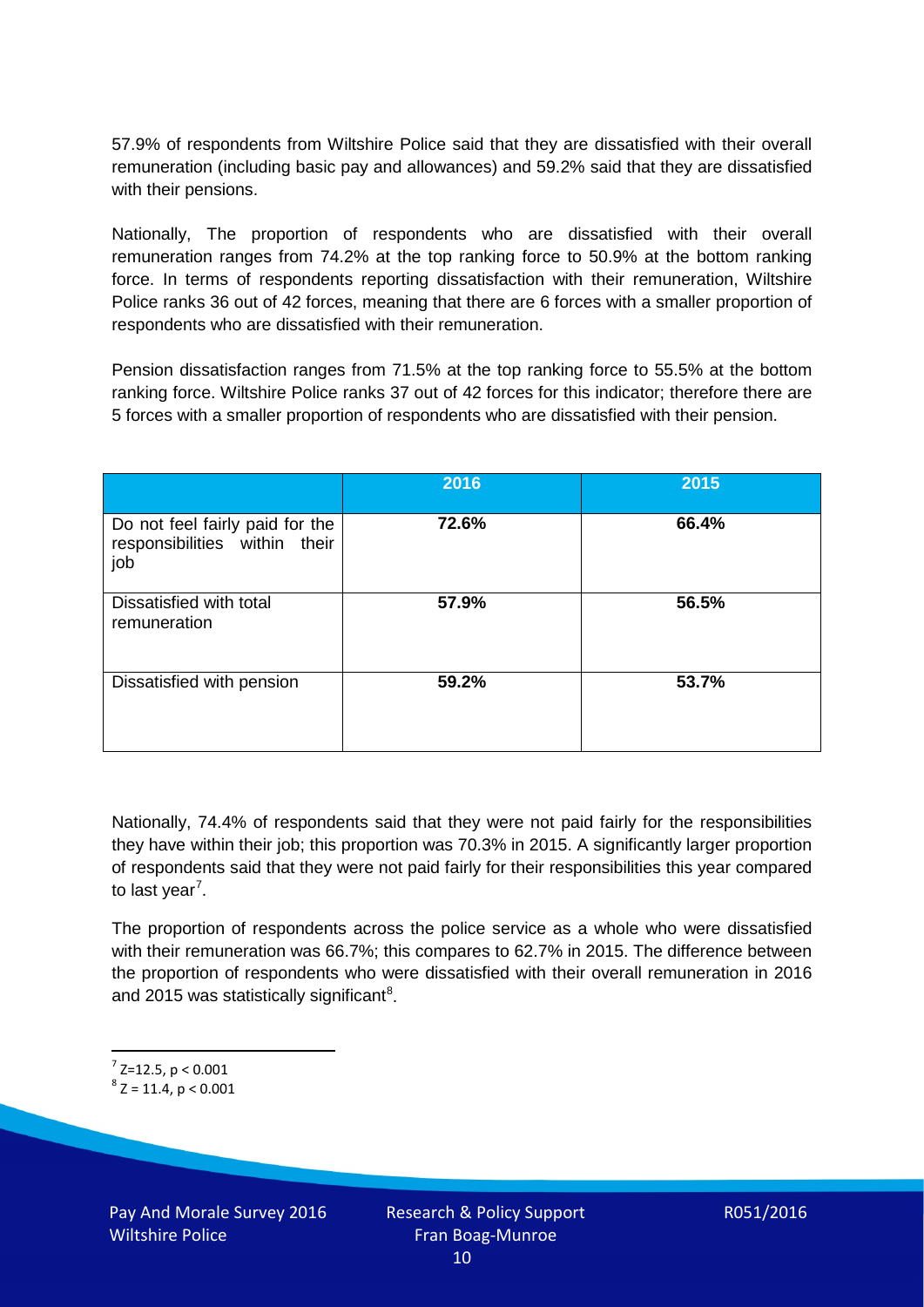Across England and Wales, the proportion of respondents who were dissatisfied with their pension in 2016 was 66.6%; this proportion was 68.9% in 2015. A significantly smaller proportion of respondents were dissatisfied with their pension this year compared to last year<sup>[9](#page-10-0)</sup>.

#### *Proportion of respondents who do not feel fairly paid for the responsibilities within their job compared to national average in 2016*



<span id="page-10-0"></span> $9^9$  Z = 6.7 p < 0.001